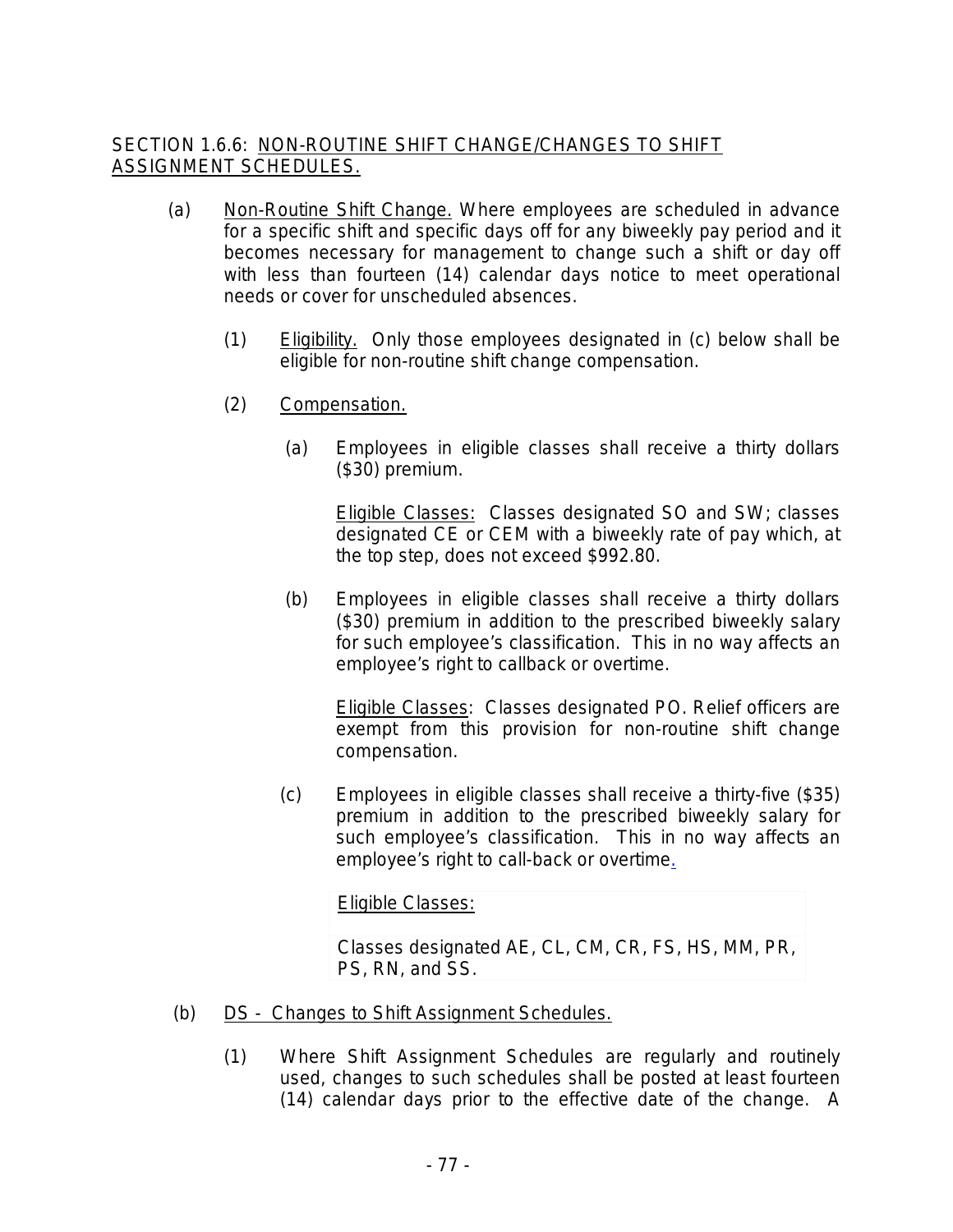newly-posted assignment schedule will generally not be changed within fourteen (14) calendar days unless such action becomes necessary to overcome unexpected operational problems. An unanticipated reduction in the number of personnel available for assignment caused by such factors as resignations, terminations, emergency leaves, major illness or serious injury of an officer exemplify unexpected operational problems permitting a change in schedule. An employee's new work week begins at the time the employee commences to work under a shift assignment schedule.

- (2) Whenever an employee commences to work a new shift schedule which includes a day that would otherwise have been one of the employee's two (2) consecutive days of rest under the employee's former schedule, the employee shall receive overtime compensation for all time worked during either of the former schedule's two days of rest.
- (3) Section (b) is not applicable:
	- (a) The first time the employee's shift schedule is changed in a calendar year as a result of the regularly scheduled annual shift change.
	- (b) When an employee begins a new shift schedule as a result of movement made pursuant to an internal affairs investigation where the employee is a subject of the investigation.
	- (c) When a shift schedule change occurs as a result of the employee's request.

(Repealed 01/18/08, Ord. No. 9912) (Added 01/18/08, Ord. No. 9912) (Amended 06/27/14, Ord. No. 10326)